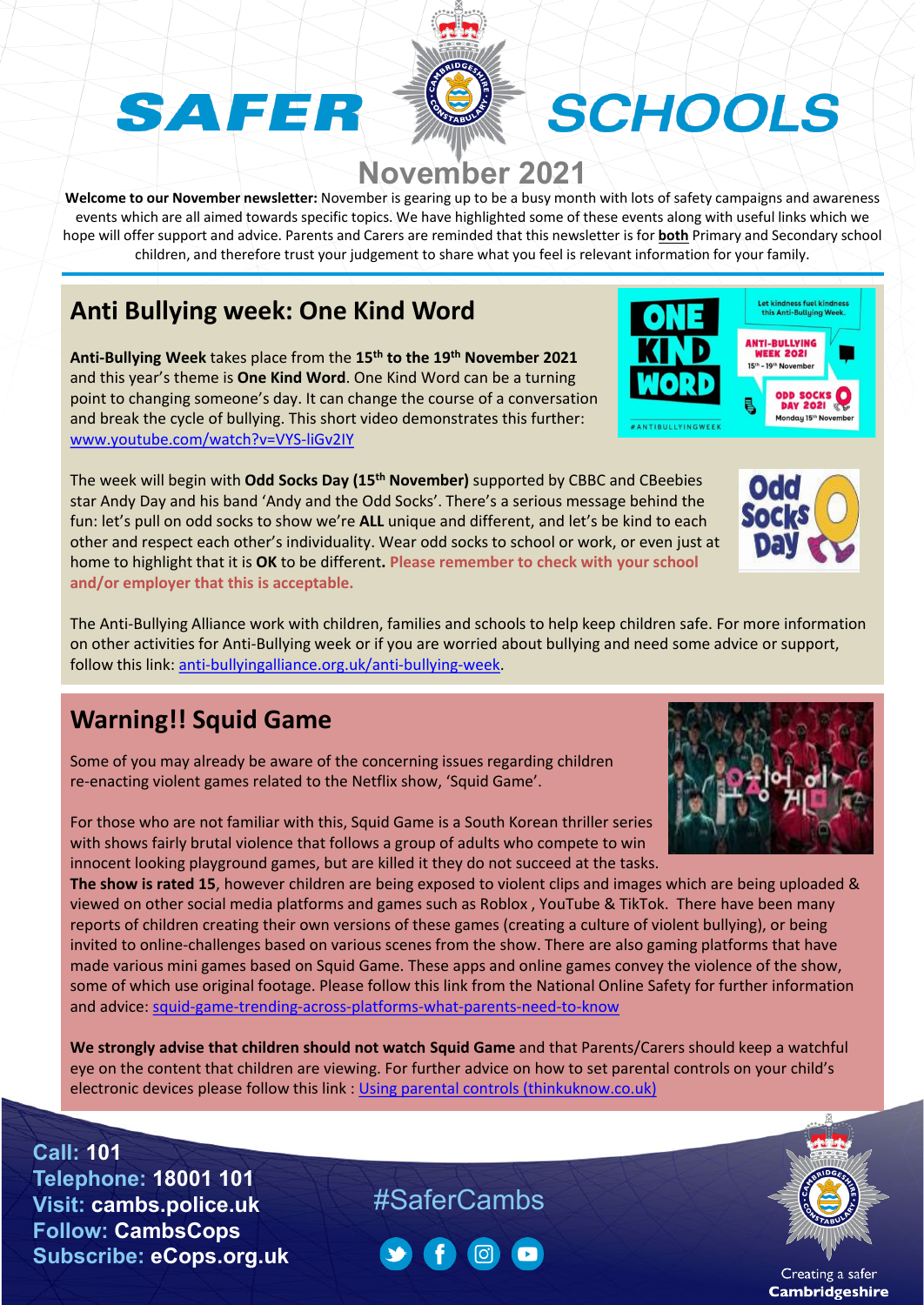### **SAFER SCHOOLS**

November 2021







#### **Knife Crime awareness week of action 15th – 21st November 2021**



**Operation Sceptre (#operationsceptre)** is a National Campaign to target knife related crime by raising awareness amongst communities and to encourage *everyone* to understand the risks and how you can help to reduce these offences and keep people safe. During the Week of Action, or over coming weeks, your child may receive a presentation in school which highlights the risks and consequences and how they can keep themselves and others safe by reporting any concerns. There will also be advice, updates and key messages posted via the Cambridgeshire Constabulary Facebook, Twitter and Instagram pages.



**THE DANGERS:** Whilst a small minority of young people may feel tempted or pressured to carry a knife/weapon for what they believe to be 'self protection' it is important for them to know this significantly increases the risk of harm to them. **THE FACTS:** The Police can stop and search anyone they have reasonable grounds to suspect to be carrying a knife or other offensive weapons. **THE LAW:** It is illegal to carry a bladed article in a public place –the maximum penalty for carrying a knife is **4 years in prison and an unlimited fine.** It is also an offence for retailers to sell knives to under 18's. **THE CONSEQUENCE:** A criminal record can change your life –it may prevent you getting certain employment in the future and it can prevent travel to some countries.

There is no shame in running away from a situation and it could save your life and stop someone else ruining theirs by making one fatal mistake. If you know someone who carries a knife, call us on 101 **#LivesNotKnives** For further information please visit [www.cambs.police.uk](http://www.cambs.police.uk/)

#### **Remain safe this Bonfire night!**

This time last year we celebrated bonfire night in lockdown! I hope you and your families are able to see some lovely displays whether at home or an organised event this year. Please have a read through the **FIREWORK CODE and the tips below** to remind and ensure the safety of your families and loved ones.

Whilst fireworks are a tradition for this time of year, please consider the impact the loud noises/flashes can have on animals. Please be courteous and advise any neighbours of your plans (note through the door) so they have time to get their pets inside and try and keep them safe and reassured.

•Only **adults** should deal with setting up firework displays, the lighting of fireworks and the safe disposal of fireworks.

#SaferCambs

- •Children and young people should be supervised at all times, and watch and enjoy fireworks at a safe distance.
- •Only buy fireworks which carry the CE mark, keep them in a closed box and use them one at a time.
- •Light the firework at arm's length with a taper and stand well back.
- •Keep naked flames, including cigarettes away from fireworks.
- •Never return to a firework once it has been lit.
- •Don't put fireworks in pockets and never throw them.
- •Direct any rocket fireworks away from spectators.
- •Never use paraffin or petrol on a bonfire.

**Call: 101**

**Telephone: 18001 101 Visit: cambs.police.uk Follow: CambsCops**

**Subscribe: eCops.org.uk**

- •Make sure that the fire is out and surroundings are made safe before leaving.
- •and finally…..remember, alcohol and fireworks do not mix !!

Click on this link for further safety information on fireworks and bonfires: <https://www.rospa.com/Home-Safety/Advice/Fireworks-Safety>





Creating a safer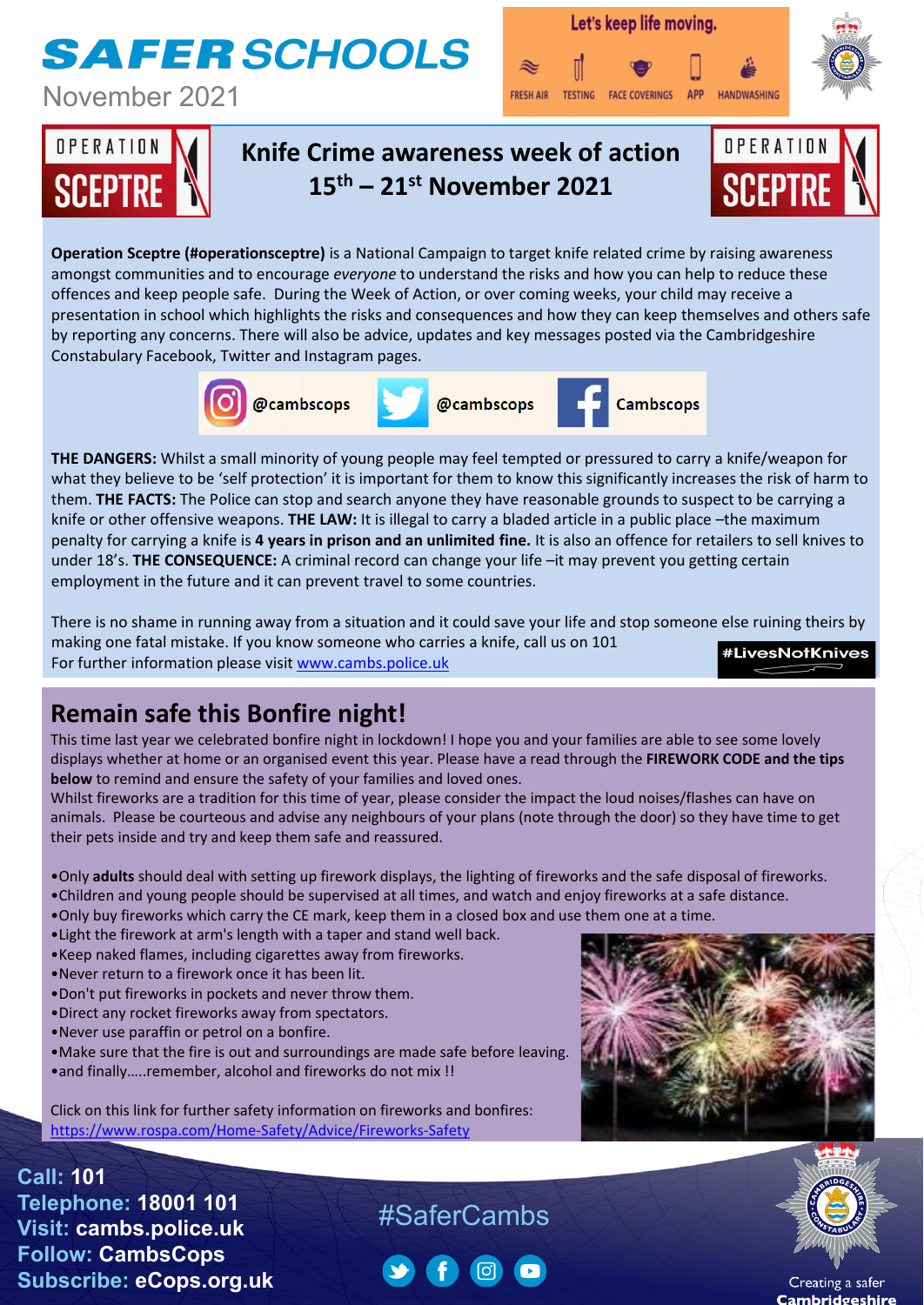# **SAFER SCHOOLS**

November 2021

#### **Road Safety Week: Be a road safety hero**

**Road Safety Week** takes place from **15th to 21st November** with the theme **Road safety Heroes**, which aims to celebrate the heroic work of road safety professionals.

**Who is a road safety hero?** Basically, It's anyone who helps to make journeys safer and healthier, including someone who cares for people after a crash. Here are some examples of Heroes:

School Crossing patrols, teachers, emergency services, Highway patrols, Medical staff in hospitals, Parents and carers, Road designers, highway engineers & Road safety charities.

**Everyone can be a road safety hero.** We all have a responsibility to be sensible whilst using roads and pavements to keep ourselves and others safe whilst on our journeys. We can choose safe ways to travel, keep our vehicles road safe and obey road rules whilst travelling at safe speeds.

Follow this link to find out more about Road Safety Week and learn about the different ways to can get involved [brake.org.uk/road-safety-week](https://gbr01.safelinks.protection.outlook.com/?url=https%3A%2F%2Fwww.brake.org.uk%2Froad-safety-week&data=04%7C01%7CKaren.parsons%40cambs.police.uk%7C2d0c9f2465d14b746aa008d99626e0d8%7Ca3c59d1bb8f142999d6a39ad8f570422%7C0%7C0%7C637705916588226802%7CUnknown%7CTWFpbGZsb3d8eyJWIjoiMC4wLjAwMDAiLCJQIjoiV2luMzIiLCJBTiI6Ik1haWwiLCJXVCI6Mn0%3D%7C1000&sdata=dF8PFJONTc5j0xC15my7gaLd%2BD5Wl8LEId8vncc%2B8JU%3D&reserved=0)

#### **Parents and carers can help keep young children safe by:**

- Holding hands with them when walking to school.
- Crossing roads at safe places.

**Call: 101**

**Telephone: 18001 101 Visit: cambs.police.uk Follow: CambsCops**

**Subscribe: eCops.org.uk**

- Riding with children on safe paths away from traffic.
- Making sure children wear a cycle helmet.
- Making sure a child is sitting in a well-fitted, appropriately sized child seat if travelling by car

**Also remember**…**never** use a mobile phone whilst driving, **always** ensure you and your passengers are wearing a seat belt, and **never** drive after drinking or taking drugs.

Road crashes have a devasting effect on families and communities. A recent report from the department for transport claim that more than six children are killed or seriously injured on roads every day in the UK. These tragedies can be avoided if everyone works together to take on their share of responsibilities to keep our roads safe. **This is known as the 'safe system approach'.** 

Please watch this short video to find out more about how this works.

<https://www.youtube.com/watch?v=tiJfVzRqwUU> or follow [www.brake.org.uk/safesystem](http://www.brake.org.uk/safesystem)

#### **Every death and serious injury on the road is a preventable tragedy.**



#### #SaferCambs (o)





**APP** 

**HANDWASHING** 

Let's keep life moving.

FRESH AIR TESTING FACE COVERINGS